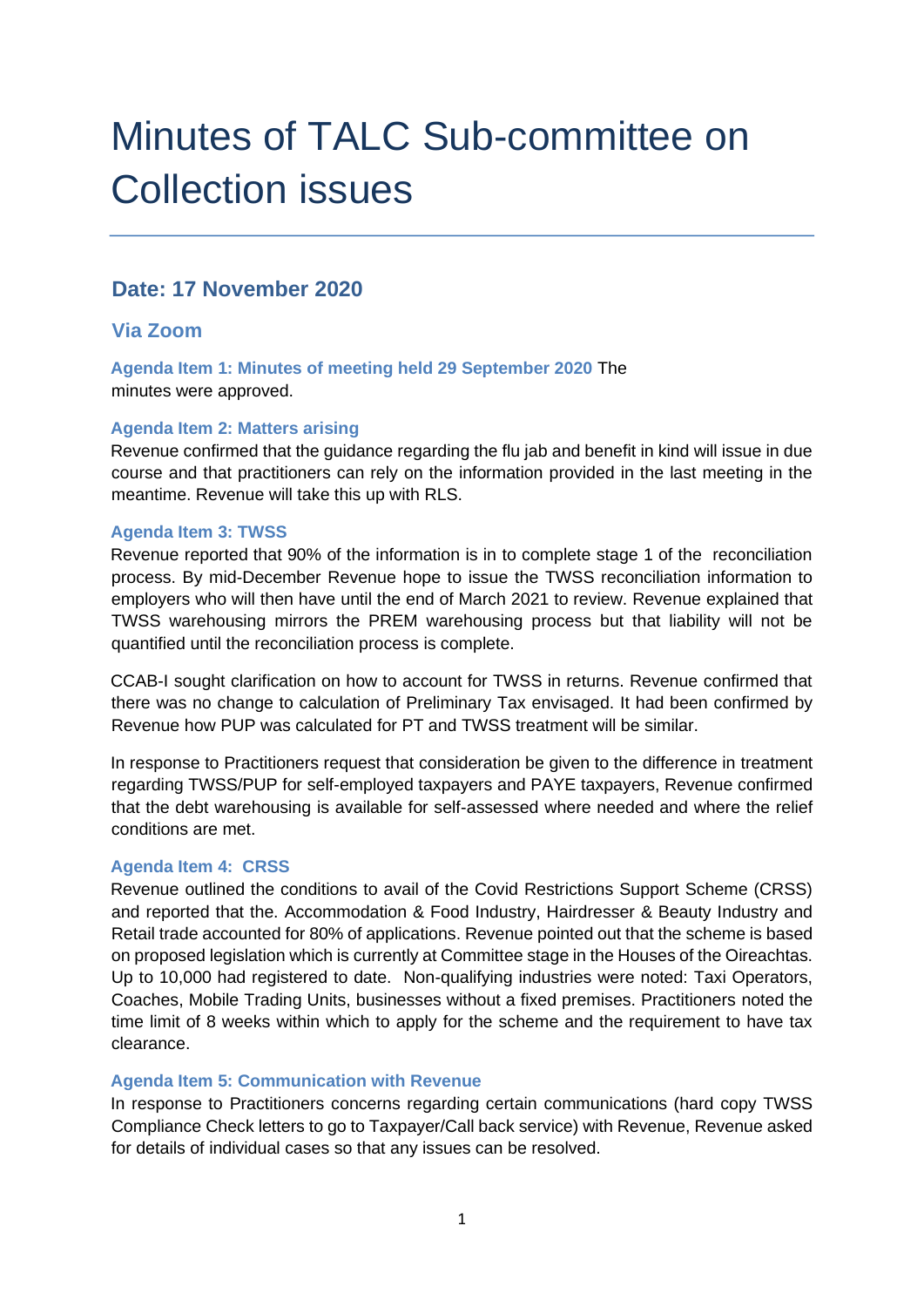#### **Agenda Item 6: Warehousing of Debt**

Revenue confirmed that the latest version of both forms of the warehousing debts letters were in the process of issuing.

#### **Agenda Item 7: Phased Payment Arrangements – "Non-warehoused" debt and reduced interest rate**

In response to the request for clarification on the conditions to qualify for the 3% reduced interest PPA for underpaid 2019 preliminary tax, Revenue informed the Practitioners that a taxpayer can warehouse the preliminary tax and balance payment for 2019 provided returns were submitted by 10 December and the taxpayer expects at least a 25% reduction in income in 2020 as compared to 2019 (as outlined in eBrief 190/20).

#### **Agenda Item 8: Pay and File Arrangements**

Revenue reported on the 2019 Form 11 filings; 328,000 received to date. Revenue is very aware of how busy December is for payroll.

Revenue informed practitioners of ROS downtime scheduled for essential maintenance for the 21 November (possibly extending to 22 November) and extended opening hours for ROS support (see eBrief 203/20) on 8/9/10 Dec from 9am to 8pm and agreed to consider a further extension if required.

Revenue confirmed that General Queries is the correct section to direct a warehouse income tax query on My Enquiries.

Revenue advised Practitioners to contact Revenue in advance with evidence of Covid related delays in making a late return.

#### **Agenda Item 9: CGT Payment deadline**

ITI raised concerns regarding the tight turnaround for meeting the CGT payment deadline – a knock on effect of the extension to the Pay and File deadline. Revenue confirmed that they would take a pragmatic approach to a CGT payment received between  $15<sup>th</sup>$  and  $20<sup>th</sup>$  of December in a case where it can be demonstrated that there is a genuine difficulty in meeting the filing deadline due to Covid-19. In exceptional cases where more than a few days flexibility is required contact must be made with Revenue. ITI noted that there may also be an increase in disposals arising from the impact of C19.

#### **ACTION POINT**

Revenue to consider the request for a form of words and to circulate email. - see email 18/11/2020. Revenue is prepared to take a pragmatic approach where it can be demonstrated that there is genuine difficulty in meeting the filing deadline (or within a few days of it) due to COVID-19. If, in exceptional cases, more than a few days flexibility is required, contact must be made by MyEnquiries, confirming the difficulties are COVID-19 related and indicating, within reason, the amount of additional time required.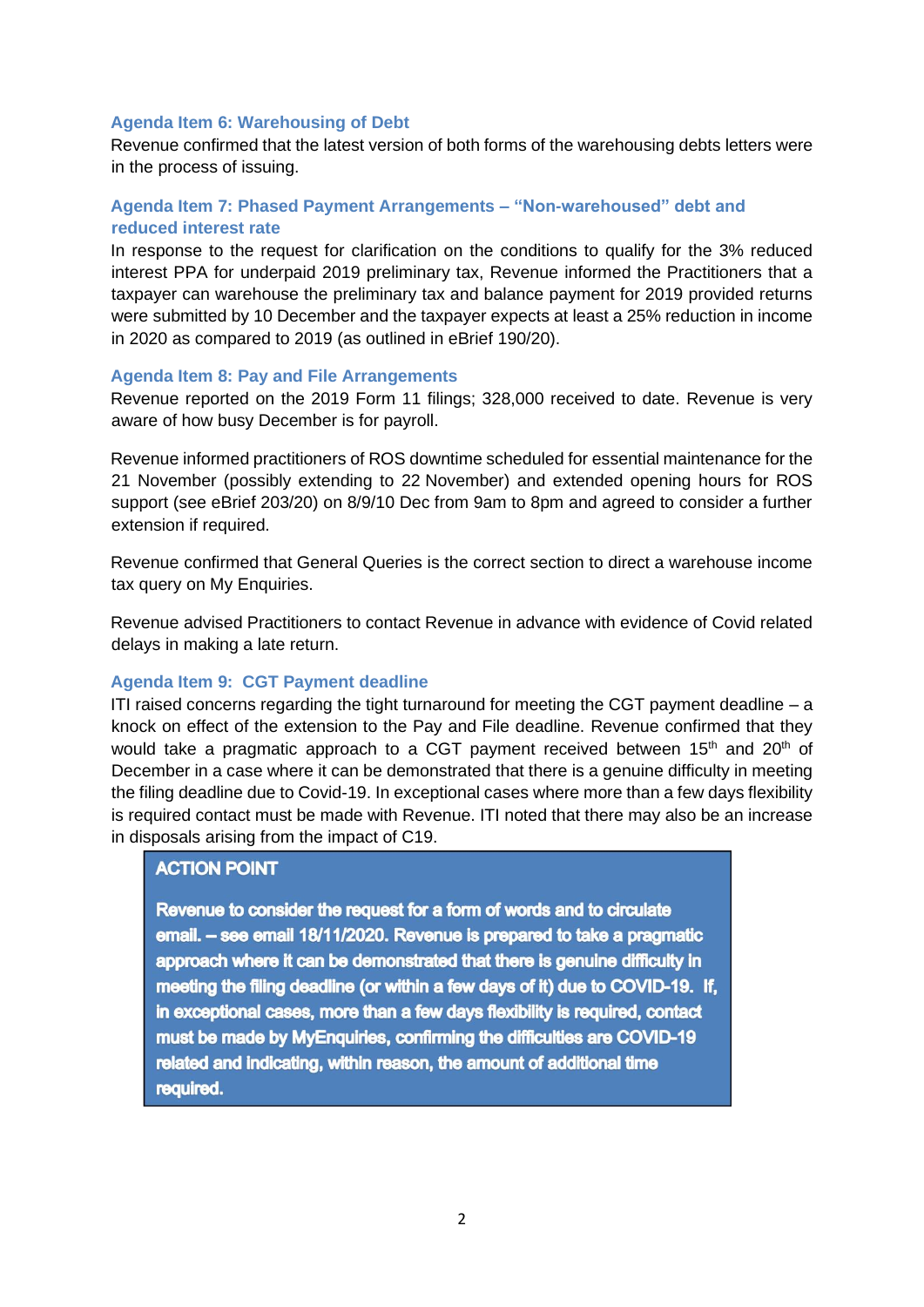#### **Agenda Item 10: Debt Management Services (DMS) update**

Practitioners queried whether there is scope for direct debit for Corporation Tax to allow staged payments of preliminary tax and reduce the accumulation of debt. Revenue will review if viable.

**ACTION POINT** 

Revenue to consider the possibility of a direct debit option for Corporation Tax.

#### **Agenda Item 11: ROS Issues**

In response to practitioners request for visibility of addresses/permission to update addresses for agents, Revenue explained that agents cannot see third party addresses i.e. agents can only amend their own address.

#### **Agenda Item 12: PAYE**

Revenue agreed to check if more detail could be included in the Employers Detail Summary in response to Practitioners' request.

**ACTION POINT** 

Revenue agreed to check if more detail could be included in the **Employers Detail Summary** 

#### **Agenda Item 13: Data Management**

Revenue reported that guidance on data management to avoid data breach has been updated and will be circulated to practitioners. Guidance includes ensuring bank details are correctly set up; ensuring the correct client email is used etc.

Revenue confirmed that agent registration is tax head specific and an opt-out option was not possible due to GDPR in response to Practitioners query as to whether registration was required each time for each tax head.

#### **ACTION POINT**

**Revenue to circulate guidance on data management – circulated 13th November 2020 by email.** 

#### **Agenda Item 14: eCG50**

Revenue provided an update on the eCG50 take up to date and provided the following stats; e Applications 697 for 541 customers, Assisted 3457 for 1333 customers noting 5 times the contacts, 2.5 times cases). 48% submitted on a TAIN.

Revenue confirmed that the linking aspect was necessary to complete the eCG50 process. Revenue are encouraging solicitors to register with TAIN. Revenue will try to improve the time period for linking.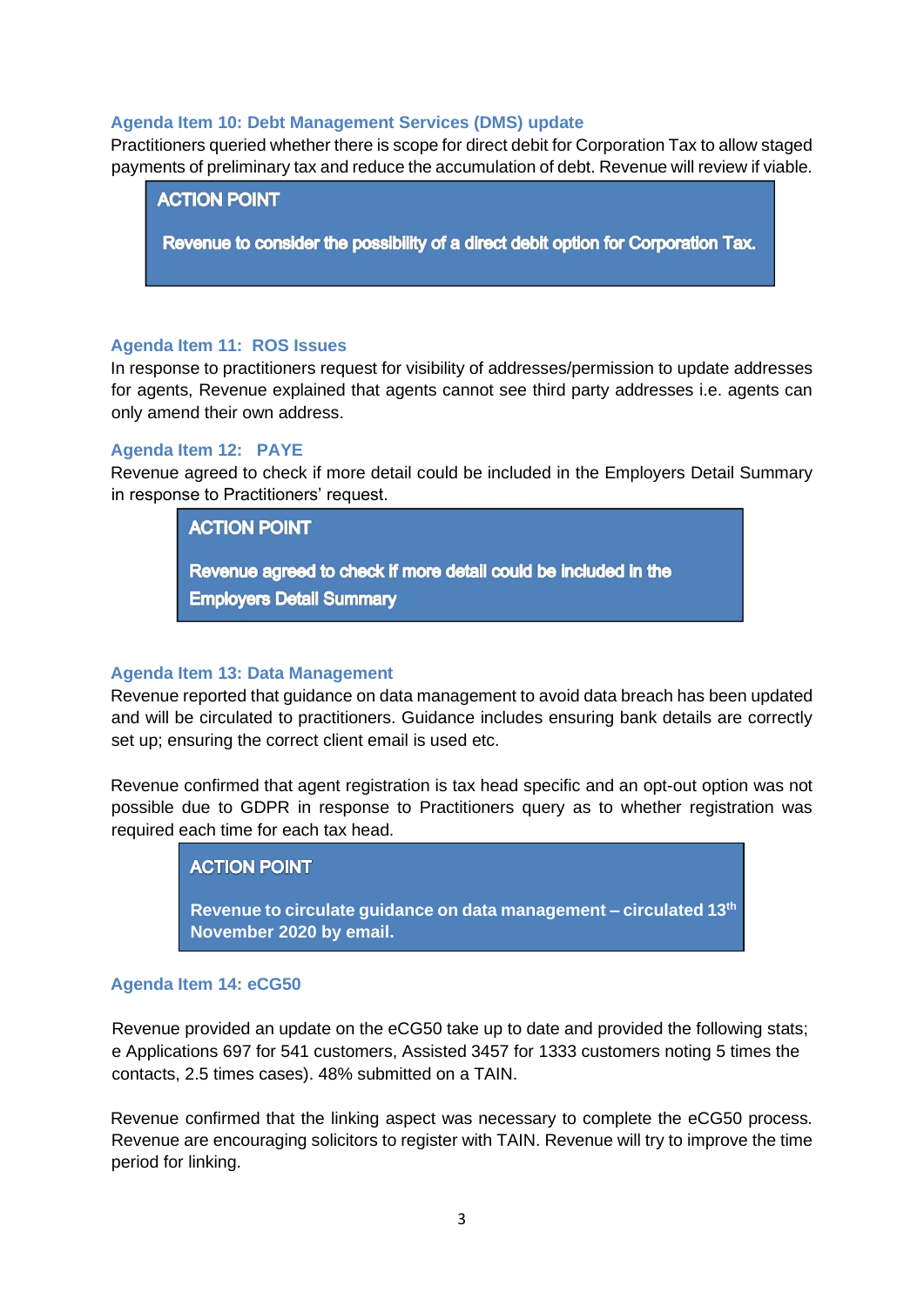On a query from the ITI, Revenue agreed to look into the uploading of an unsigned final contract to the system to cater for situations where transaction completing on the same date as execution of Contracts.

Revenue confirmed ability to provide an information session on the eCG50 process to Law Society members upon request.

## **ACTION POINT**

**Revenue agreed to look into possibility of uploading unsigned final contract to the eCG50 system.** 

#### **Agenda Item 15: Reporting on subgroups**

#### **iXBRL**

Revenue acknowledged the CCAB-I agenda items and the impact of the CRO extension to filing deadlines. Revenue confirmed that the current concession for iXBRL's will remain in place and that there are no plans to withdraw the concession. Practitioners will be notified of any withdrawal of the concession via eBrief.

#### **My Enquiries**

Revenue will consider any suggestions to make the My Enquiries process more efficient. It was agreed that a meeting of the group in the early New Year would be beneficial. Revenue will request the Co-ordinator of the group to send an email in this regard.

#### **Agenda Item 16: PSWT (update item)**

Revenue confirmed that there will be no developments before June 2021.

#### **Agenda Item 17: PMOD**

Revenue reported that there were 5.5 million submissions so far in 2020.

#### **Agenda Item 18: AOB**

It was noted that a representative of the ITI would assume the role of Chair for 2021.

#### **ACTION POINT**

**Attendees** 

**ITI to confirm the name of the incoming Chair & Minutes Co-ordinator for 2021. Meeting dates for 2021 to be confirmed.** 

| <b>Law Society</b> | enue |
|--------------------|------|
|                    |      |